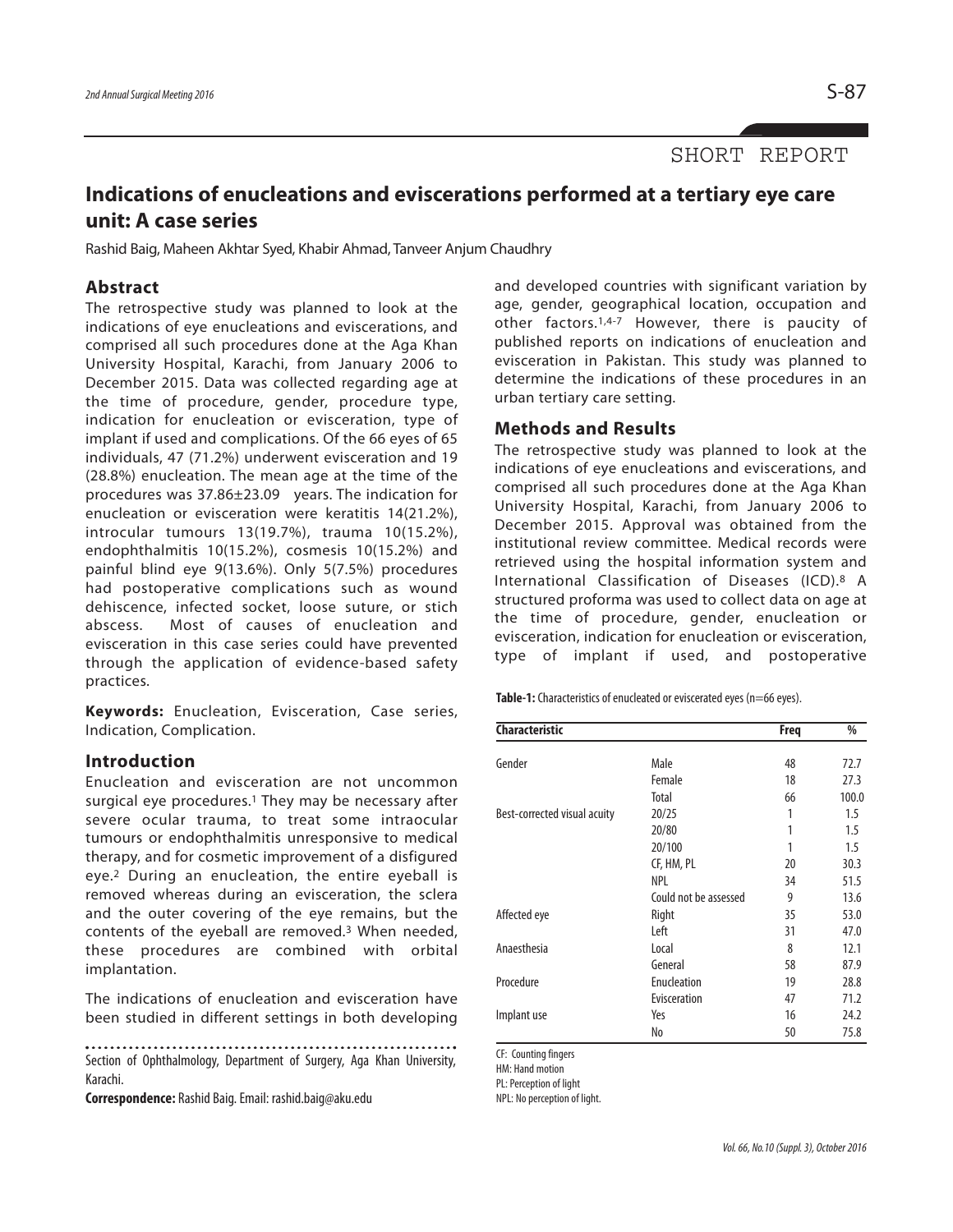| <b>Indication</b>  | Freq | %     |
|--------------------|------|-------|
| <b>Keratitis</b>   | 14   | 21.2  |
| Introcular tumours | 13   | 19.7  |
| <b>Trauma</b>      | 10   | 15.2  |
| Endophthalmitis    | 10   | 15.2  |
| Cosmesis           | 10   | 15.2  |
| Painful blind eye  | 9    | 13.6  |
| Total              | 66   | 100.0 |

complications. Data were entered and analysed using SPSS 20. Qualitative data was reported as frequencies and percentages and quantitative data was reported as means and standard deviation.

Of the 66 eyes of 65 individuals, 19(28.8%) eyes underwent enucleation, and 47(71.2%) underwent evisceration (Table-1). The mean age at the time of the procedure was 37.86±23.09 years. Most of the affected eyes 48(73%) were male. The indication for enucleation or evisceration were keratitis 14(21.2%), introcular tumours 13(19.7%), trauma 10(15.2%), endophthalmitis 10(15.2%), cosmesis 10(15.2%), and painful blind eye 9(13.6%) (Table-2).

Besides, 58(87.9%) procedures were performed under general anaesthesia, and 8(12.1%) under local anaesthesia. Only 5(7.5%) procedures had postoperative complications such as wound dehiscence, infected socket, loose suture, or stich abscess. Also, 16(24%) procedures involved acrylic 13(81%), hydroxyapatite 2(12.5%)) and silicone 1(6.25%) implants. The implant was found to be intact in 13 (81.3%) cases at their last follow-up.

# **Conclusion**

In our case series, most of the enucleation and evisceration were due to preventable causes such as trauma, post-operative endophthalmitis and keratitis.

Infectious keratitis was the leading indication of evisceration and enucleation in our setting. It is a sightthreatening condition and a leading cause of monocular blindness worldwide. Most cases in our cases series were due to contact lens wear or neglected epithelial defects that had not been treated timely or properly. Once keratitis becomes resistant to medications, it can lead to devastating results like corneal melting, corneal perforations with uveal tissue prolapsed and anterior staphyloma which are difficult to treat and require a lot of patience of the clinician as well as the patient's. 9

Trauma was major indication for evisceration and enucleation in our study. This finding is consistent with previous studies both in developing and developed countries. 6,10 The trauma in our cause series occurred at home (battery explosion), work (exposure to high pressure blower), or during motor vehicle accidents and violent attacks (bomb blast, gunshot). Open globe injuries caused by blunt objects are more likely to undergo enucleation or evisceration than those caused by sharp objects.

In our study, the most common indication for enucleation was intra-ocular tumours of which retinoblastoma was the most common. Mostly unilateral, it is the most common intraocular malignancy among children. In one child, both the eyes were affected and were enucleated at 4 and 6 months of age due to this tumour. Other indications included ciliary body melanoma, squamous cell carcinoma of the conjunctiva and squamous dysplastic carcinoma abutting the zygomatic bone. In two cases, the vision was 20/80 and 20/25 but the eyes were sacrifised to save life.

In many low-income countries, endophthalmitis is a common reason for evisceration and enucleation. <sup>11</sup> All cases of endophthalmitis (a sight-threatening and painful inflammation of the eye) requiring evisceration were referrals from outside AKUH. The main bulk was due to cataract surgery, followed by penetrating keratoplasty and trabeculectomy. The intact sclera provides an excellent barrier to orbital spread of the infection.

Losing an eye can be devastating at any age, giving rise to many worries around one's self-image and selfesteem, as well as some job restrictions due to loss of binocular vision. Psychological support is essential because the removal of the eye is likely to cause severe emotional trauma. A prosthetic eye can improve the appearance of the affected eye.

Being a single-centre study, the results are not generalizable to other contexts.

## **References**

- 1. Valeshabad KA, Naseripour M, Asghari R, Parhizgar SH, Parhizgar SE, Taghvaei M, et al. Enucleation and evisceration: indications, complications and clinicopathological correlations. Int J Ophthalmol 2014; 7: 677-80.
- 2. Chaudhry IA, AlKuraya HS, Shamsi FA, Elzaridi E, Riley FC. Current indications and resultant complications of evisceration. Ophthalmic Epidemiol 2007; 14: 93-7.
- 3. Soares IP, Franca VP. Evisceration and enucleation. Semin Ophthalmol 2010; 25: 94-7.
- 4. Ababneh OH, AboTaleb EA, Abu Ameerh MA, Yousef YA.